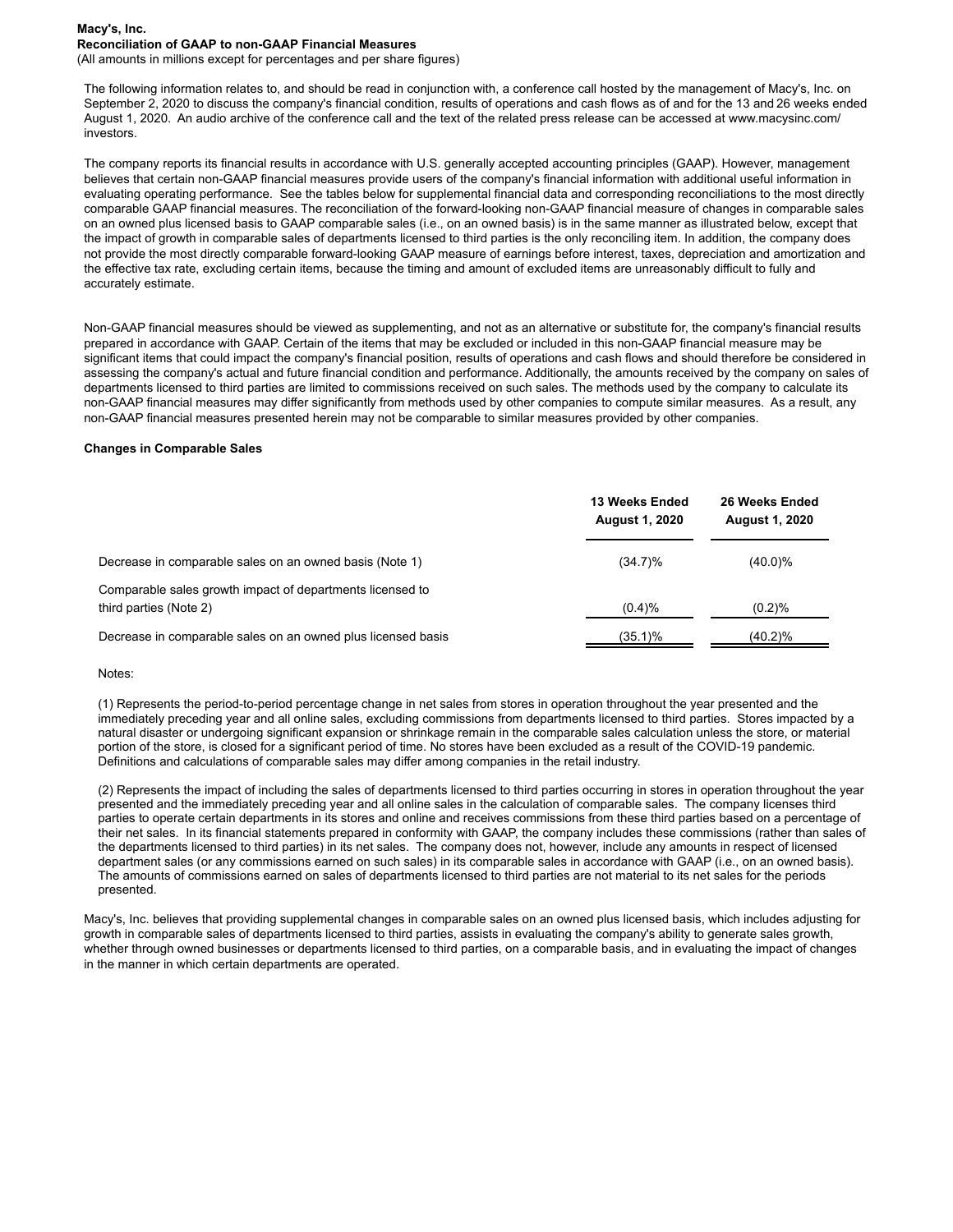# **Macy's, Inc. Reconciliation of GAAP to non-GAAP Financial Measures**

(All amounts in millions except for percentages and per share figures)

# **Net income (loss), excluding certain items and gains on sale of real estate**

|                                                                                              | <b>13 Weeks Ended</b> |                       | 13 Weeks Ended |                       |  |
|----------------------------------------------------------------------------------------------|-----------------------|-----------------------|----------------|-----------------------|--|
|                                                                                              |                       | <b>August 1, 2020</b> |                | <b>August 3, 2019</b> |  |
| Most comparable GAAP measure:<br>Net income (loss)                                           |                       | (431)                 |                | 86                    |  |
| Non-GAAP measure:<br>Net income (loss)                                                       | \$                    | (431)                 | \$             | 86                    |  |
| Restructuring, impairments and other costs                                                   |                       | 242                   |                | $\overline{2}$        |  |
| Settlement charges                                                                           |                       | 38                    |                |                       |  |
| Financing costs                                                                              |                       | 3                     |                |                       |  |
| Income tax impact of certain items identified above                                          |                       | (103)                 |                |                       |  |
| As adjusted to exclude certain items above                                                   |                       | (251)                 |                | 88                    |  |
| Gains on sale of real estate                                                                 |                       |                       |                | (7)                   |  |
| Income tax impact of gains on sale of real estate                                            |                       |                       |                | 2                     |  |
| As adjusted to exclude gains on sale of real estate and other certain items identified above |                       | (251)                 |                | 83                    |  |

|                                                                                              |    | 26 Weeks Ended<br><b>August 1, 2020</b> |    | 26 Weeks Ended<br><b>August 3, 2019</b> |  |
|----------------------------------------------------------------------------------------------|----|-----------------------------------------|----|-----------------------------------------|--|
| Most comparable GAAP measure:                                                                |    |                                         |    |                                         |  |
| Net income (loss)                                                                            |    | (4,012)                                 | P  | 223                                     |  |
| Non-GAAP measure:                                                                            |    |                                         |    |                                         |  |
| Net income (loss)                                                                            | \$ | (4,012)                                 | \$ | 223                                     |  |
| Impairment, restructuring and other costs                                                    |    | 3,426                                   |    | 3                                       |  |
| Settlement charges                                                                           |    | 38                                      |    |                                         |  |
| Financing costs                                                                              |    | 3                                       |    |                                         |  |
| Income tax impact of certain items identified above                                          |    | (336)                                   |    | (1)                                     |  |
| As adjusted to exclude certain items above                                                   |    | (881)                                   |    | 225                                     |  |
| Gains on sale of real estate                                                                 |    | (16)                                    |    | (49)                                    |  |
| Income tax impact of gains on sale of real estate                                            |    | 4                                       |    | 13                                      |  |
| As adjusted to exclude gains on sale of real estate and other certain items identified above |    | (893)                                   |    | 189                                     |  |

Management believes that net income (loss) excluding the impact of certain items, as disclosed above, is a useful measure to assist the investor in evaluating the company's ability to generate earnings and that providing such a measure will allow investors to more readily compare the earnings referred to in the press release to the earnings reported by the company in past and future periods. Management believes that excluding the impact of the items is particularly useful where the amounts of such items may vary substantially in frequency and magnitude period-to-period.